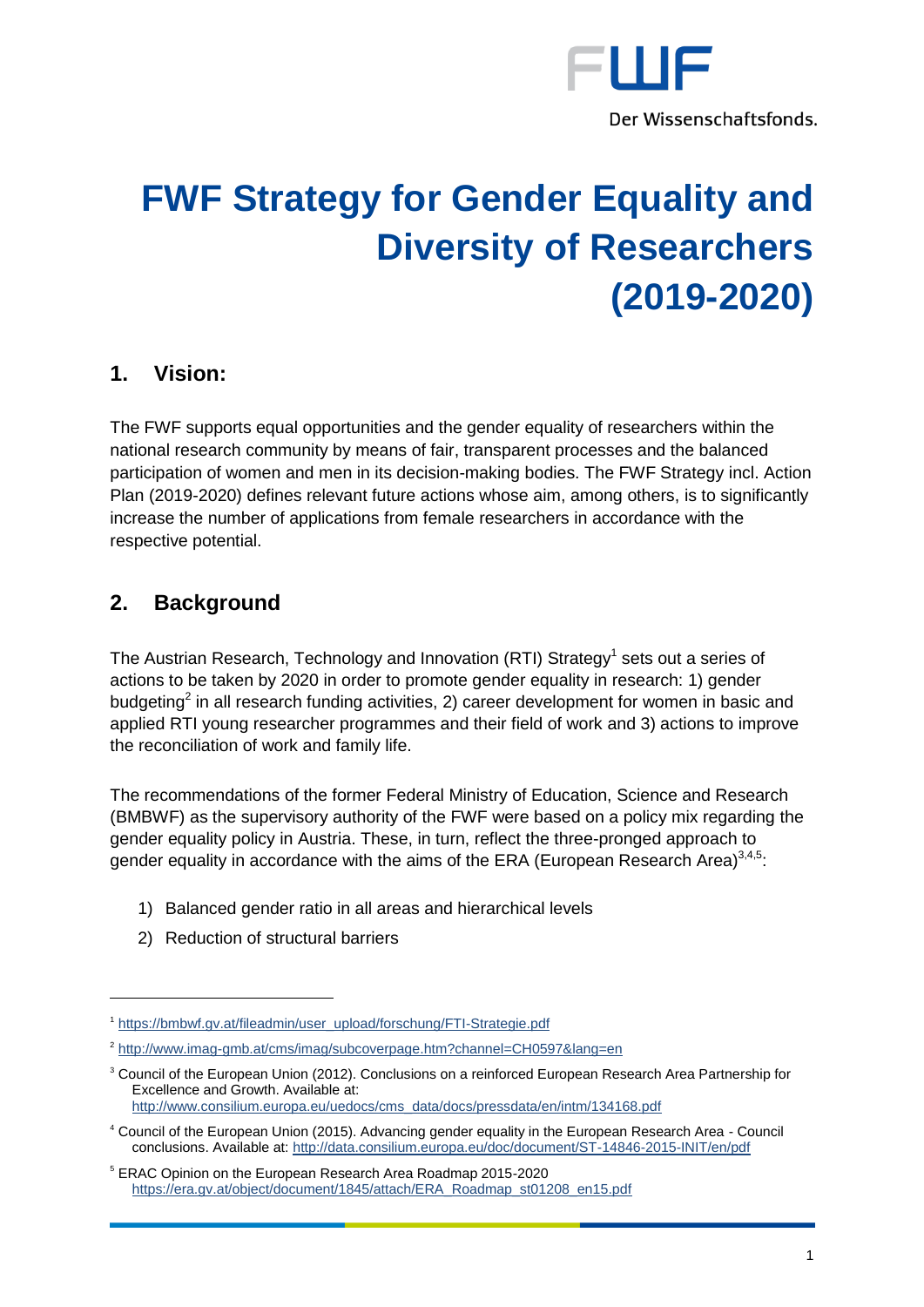

3) Firm establishment of the gender dimension in research and research-oriented teaching

In addition, EU reports<sup>6</sup> have identified the need to incorporate gender equality policy objectives and their implementation into the organisational strategy. Strong support on the part of the organisation's management paves the way for the implementation of the strategy and the attainment of its objectives. Clear external communication also helps to achieve these effects.

The legal basis of the FWF's activities is the Research and Technology Funding Act (FTFG), which defines, in  $\S 2b^7$ , one of its duties as being the promotion of scientific and scholarly research projects by any appropriate means for one or several natural or legal persons. The principles and standards described below, as well as the Action Plan for 2019-2020, are designed to help the FWF establish specific institution-wide objectives regarding the equal treatment and gender equality of researchers. This important step in the FWF's research policy complements its previous activities<sup>8</sup> on this topic.

### **3. FWF Principles on Gender Equality and Diversity**

- $\blacksquare$  The FWF is committed to gender equality and thus equal opportunities<sup>9</sup> for women and men in research. The FWF strives to achieve the balanced participation of women and men in the FWF's decision-making bodies, its functions, its decision-making processes and in its programmes whether as applicants or principal investigators. The diversity of researchers will be considered from an intersectional approach $10,11$  where necessary.
- Furthermore, the FWF supports research that specifically includes, in addition to the adequate participation of women in the research team, the gender dimension in the research approach where relevant.
- The FWF defines gender equality as a cross-sectional task and implements this in all areas of the FWF (gender mainstreaming and FWF [gender equality standards\)](https://www.fwf.ac.at/en/about-the-fwf/gender-issues/fix-the-institutions/fix-the-institutions-detail/).
- The implementation of gender equality is one of the primary management responsibilities of the FWF Executive Board.
- The FWF takes gender equality and diversity into consideration in the composition of the its decision-making bodies.
- The FWF sets gender quality objectives and regularly monitors the attainment of them (e.g., participation and success rates of women and men in the different programmes).

<sup>6</sup> [https://ec.europa.eu/research/science-society/document\\_library/pdf\\_06/structural-changes-final-report\\_en.pdf;](https://ec.europa.eu/research/science-society/document_library/pdf_06/structural-changes-final-report_en.pdf) <http://www.gender-net.eu/spip.php?article55&lang=en> (D.2.8)

<sup>7</sup> <https://www.fwf.ac.at/en/about-the-fwf/legal-foundation/>

<sup>&</sup>lt;sup>8</sup> <https://www.fwf.ac.at/en/about-the-fwf/gender-issues/>

<sup>9</sup> Strategic Plan 2017 -202[0 https://www.fwf.ac.at/en/news-and-media-relations/news/detail/nid/20161212-2222/](https://www.fwf.ac.at/en/news-and-media-relations/news/detail/nid/20161212-2222/)

<sup>10</sup> <http://portal-intersektionalitaet.de/theoriebildung/ueberblickstexte/walgenbach-einfuehrung/>

<sup>&</sup>lt;sup>11</sup> FWF in-house workshop on "Diversity and Research Funding," 27 November 2015, Vienna